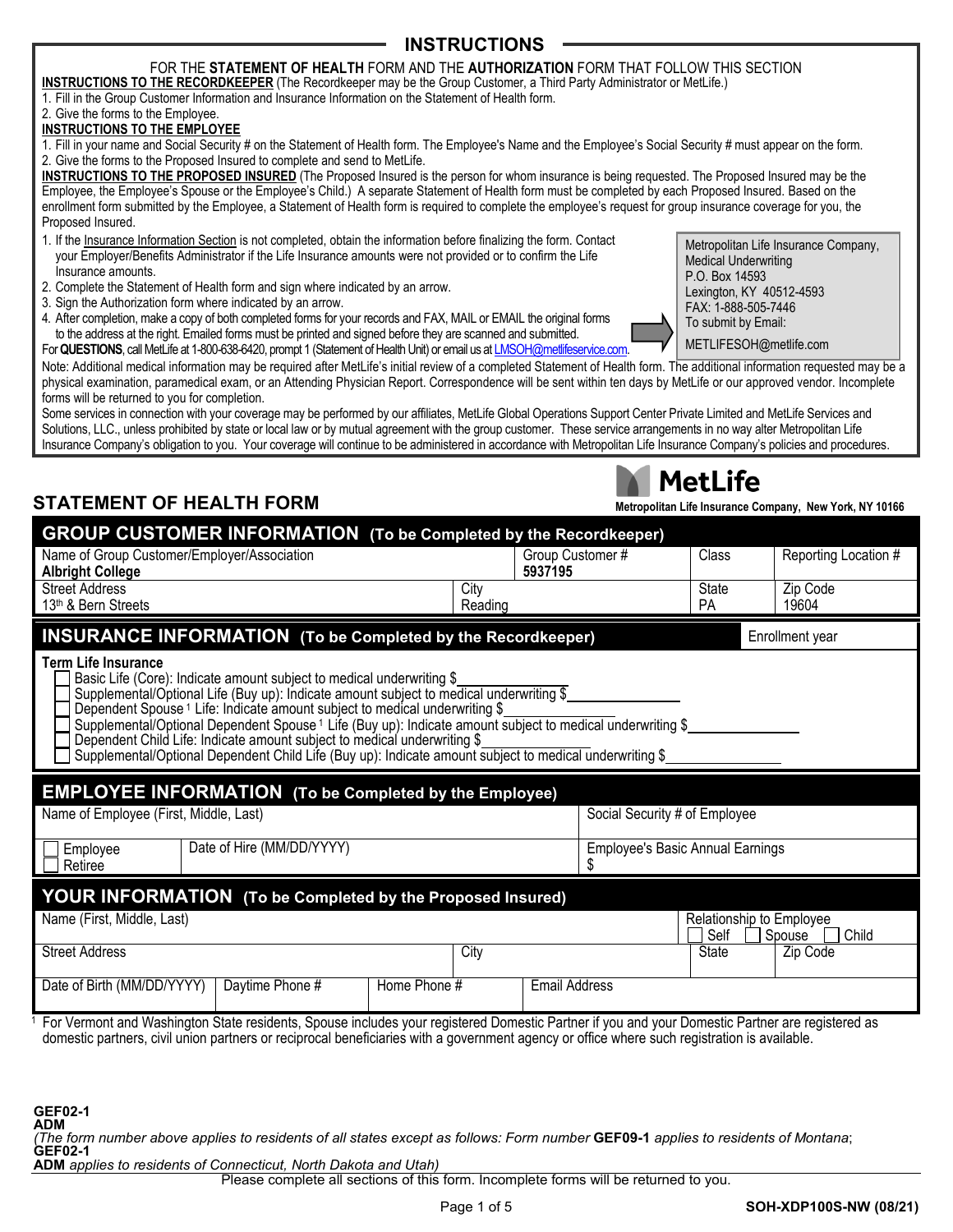

## **HEALTH INFORMATION**

### **SECTION 1**

**Please complete all questions below. Omitted information will cause delays. In this section, "you" and "your" refers to the person for whom insurance is being requested. Health Information is required for the Proposed Insured only. For questions 5 through 11p, for "yes" answers, please provide full details in Section 2.**

| Your name                                                          | Employee's Name                                                                                                                                                                                                                |        |    |  |
|--------------------------------------------------------------------|--------------------------------------------------------------------------------------------------------------------------------------------------------------------------------------------------------------------------------|--------|----|--|
|                                                                    | Employee's Social Security/Identification #                                                                                                                                                                                    |        |    |  |
|                                                                    | 1. Your height ___ feet ___ inches Your weight ____ pounds                                                                                                                                                                     | Yes    | No |  |
|                                                                    | 2. Are you now on a diet prescribed by a physician or other health care provider? If "yes" indicate type ______________________________                                                                                        |        |    |  |
|                                                                    |                                                                                                                                                                                                                                | $\Box$ |    |  |
|                                                                    |                                                                                                                                                                                                                                |        |    |  |
|                                                                    |                                                                                                                                                                                                                                |        |    |  |
|                                                                    | 5. In the past 5 years, have you received medical treatment or counseling by a physician or other health care provider for, or been                                                                                            |        |    |  |
|                                                                    | advised by a physician or other health care provider to discontinue, the use of alcohol or prescribed or non-prescribed drugs?                                                                                                 |        |    |  |
|                                                                    | 6. In the past 5 years, have you been convicted of driving while intoxicated or under the influence of alcohol and/or any drug?                                                                                                |        |    |  |
|                                                                    | If "yes", specify "date(s) of conviction(s) (month/day/year)                                                                                                                                                                   | $\Box$ |    |  |
|                                                                    | 7. Have you had any application for life, accidental death and dismemberment or disability insurance declined on postponed                                                                                                     |        |    |  |
|                                                                    | □ withdrawn □ rated □ modified or □ issued other than as applied for? Indicate reason _________________________                                                                                                                |        |    |  |
|                                                                    | 8. Are you now receiving or applying for any disability benefits, including workers' compensation?                                                                                                                             |        |    |  |
|                                                                    | 9. Have you been <b>Hospitalized</b> as defined below (not including well-baby delivery) in the past 90 days?                                                                                                                  |        |    |  |
|                                                                    | Hospitalized means admission for inpatient care in a hospital; receipt of care in a hospice facility, intermediate care facility, or long                                                                                      |        |    |  |
|                                                                    | term care facility; or receipt of the following treatment wherever performed: chemotherapy, radiation therapy, or dialysis.                                                                                                    |        |    |  |
|                                                                    | 10. For residents of all states except CT, please answer the following question: Have you ever been diagnosed or treated by a                                                                                                  |        |    |  |
|                                                                    | physician or other health care provider for Acquired Immunodeficiency Syndrome (AIDS), AIDS Related Complex (ARC) or the<br>Human Immunodeficiency Virus (HIV) infection?                                                      |        |    |  |
|                                                                    | For CT residents, please answer the following question: To the best of your knowledge and belief, have you ever been                                                                                                           |        |    |  |
|                                                                    | diagnosed or treated by a physician or other health care provider for Acquired Immunodeficiency Syndrome (AIDS), AIDS Related                                                                                                  |        |    |  |
| Complex (ARC) or the Human Immunodeficiency Virus (HIV) infection? |                                                                                                                                                                                                                                |        |    |  |
|                                                                    | 11. Have you ever been diagnosed, treated or given medical advice by a physician or other health care provider for:                                                                                                            |        |    |  |
| a.                                                                 |                                                                                                                                                                                                                                |        |    |  |
| b.                                                                 | stroke or circulatory disorder? Indicate type states are all that the state of the state of the state of the state of the state of the state of the state of the state of the state of the state of the state of the state of  |        |    |  |
| C.                                                                 | high blood pressure?                                                                                                                                                                                                           |        |    |  |
| d.                                                                 |                                                                                                                                                                                                                                |        |    |  |
| е.                                                                 | anemia, leukemia or other blood disorder? Indicate type                                                                                                                                                                        |        |    |  |
| f.                                                                 | diabetes? Your age at diagnosis? <u>□</u> □ Check if insulin treated                                                                                                                                                           |        |    |  |
| g.                                                                 | asthma, COPD, emphysema or other lung disease? Indicate type<br><u> 1989 - Johann Barn, mars eta bainar eta baina eta baina eta baina eta baina eta baina eta baina eta baina e</u>                                            |        |    |  |
| h.                                                                 |                                                                                                                                                                                                                                |        |    |  |
| i.                                                                 | memory loss? Indicate type<br><u> 1989 - Johann Stoff, Amerikaansk politiker († 1908)</u>                                                                                                                                      |        |    |  |
| j.<br>k.                                                           | lupus, scleroderma, auto immune disease or connective tissue disorder?                                                                                                                                                         |        |    |  |
| I.                                                                 |                                                                                                                                                                                                                                |        |    |  |
| m.                                                                 | arthritis? costeoarthritis reflexand to the reflexible content type content to the cost of the content of the cost of the cost of the cost of the cost of the cost of the cost of the cost of the cost of the cost of the cost |        |    |  |
| n.                                                                 |                                                                                                                                                                                                                                |        |    |  |
| 0.                                                                 |                                                                                                                                                                                                                                |        |    |  |
|                                                                    | p. sleep apnea? Indicate type $\Box$<br>If the completing the Personal Physician and Prescription Information on the next page, please provide full details in Section 2 for "yes" answers.                                    |        |    |  |
|                                                                    |                                                                                                                                                                                                                                |        |    |  |

**After completing the Personal Physician and Prescription Information on the next page, please provide full details in Section 2 for "yes" answers to questions 5 through 11p.**

*(The form number above applies to residents of all states except as follows: Form number* **GEF09-1** *applies to residents of Montana*; **GEF09-1**

**HEA** *applies to residents of Connecticut, North Dakota and Utah)*

Please complete all sections of this form. Incomplete forms will be returned to you.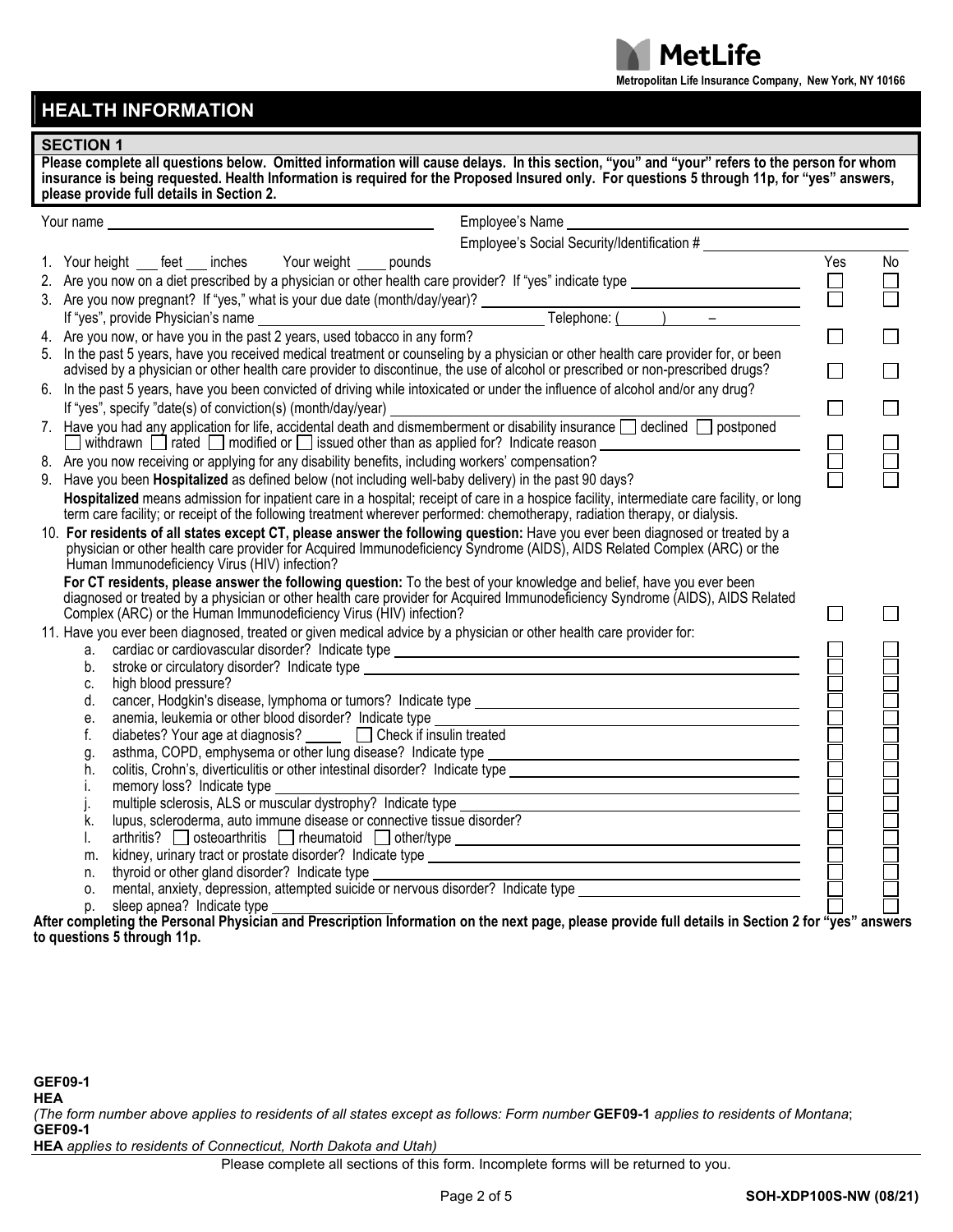**MetLife** 

|                                                                                                                                                                                                                                                                                                                                                                                                      |                                                                                                                                                                                                                                      | Metropolitan Life Insurance Company, New York, NY 10166                                                                                                                                                                                                                                                                                                        |
|------------------------------------------------------------------------------------------------------------------------------------------------------------------------------------------------------------------------------------------------------------------------------------------------------------------------------------------------------------------------------------------------------|--------------------------------------------------------------------------------------------------------------------------------------------------------------------------------------------------------------------------------------|----------------------------------------------------------------------------------------------------------------------------------------------------------------------------------------------------------------------------------------------------------------------------------------------------------------------------------------------------------------|
| <b>Personal Physician Information</b>                                                                                                                                                                                                                                                                                                                                                                |                                                                                                                                                                                                                                      |                                                                                                                                                                                                                                                                                                                                                                |
|                                                                                                                                                                                                                                                                                                                                                                                                      | Personal Physician's Name: <u>example and the set of the set of the set of the set of the set of the set of the set of the set of the set of the set of the set of the set of the set of the set of the set of the set of the se</u> |                                                                                                                                                                                                                                                                                                                                                                |
|                                                                                                                                                                                                                                                                                                                                                                                                      |                                                                                                                                                                                                                                      | Telephone: $($ $)$ $-$                                                                                                                                                                                                                                                                                                                                         |
|                                                                                                                                                                                                                                                                                                                                                                                                      | Date of last visit (MM/DD/YYYY): 1 1                                                                                                                                                                                                 | Reason for visit:                                                                                                                                                                                                                                                                                                                                              |
| <b>Prescription Information</b>                                                                                                                                                                                                                                                                                                                                                                      |                                                                                                                                                                                                                                      |                                                                                                                                                                                                                                                                                                                                                                |
|                                                                                                                                                                                                                                                                                                                                                                                                      | Are you currently taking any prescribed medications? $\Box$ Yes $\Box$ No                                                                                                                                                            | If yes, list the medications.                                                                                                                                                                                                                                                                                                                                  |
|                                                                                                                                                                                                                                                                                                                                                                                                      |                                                                                                                                                                                                                                      |                                                                                                                                                                                                                                                                                                                                                                |
|                                                                                                                                                                                                                                                                                                                                                                                                      |                                                                                                                                                                                                                                      | Telephone: $($ $)$ $-$                                                                                                                                                                                                                                                                                                                                         |
|                                                                                                                                                                                                                                                                                                                                                                                                      |                                                                                                                                                                                                                                      |                                                                                                                                                                                                                                                                                                                                                                |
|                                                                                                                                                                                                                                                                                                                                                                                                      |                                                                                                                                                                                                                                      |                                                                                                                                                                                                                                                                                                                                                                |
|                                                                                                                                                                                                                                                                                                                                                                                                      |                                                                                                                                                                                                                                      | Telephone: $($ $)$ $-$                                                                                                                                                                                                                                                                                                                                         |
|                                                                                                                                                                                                                                                                                                                                                                                                      |                                                                                                                                                                                                                                      | Address (Street, City, State, Zip Code): <u>example and the state of the state of the state of the state of the state of the state of the state of the state of the state of the state of the state of the state of the state of</u>                                                                                                                           |
|                                                                                                                                                                                                                                                                                                                                                                                                      | Check here if you are attaching another sheet for any additional medications.                                                                                                                                                        |                                                                                                                                                                                                                                                                                                                                                                |
| <b>SECTION 2</b><br>MetLife may contact you for additional or missing information.                                                                                                                                                                                                                                                                                                                   |                                                                                                                                                                                                                                      | Please provide full details-below for each "Yes" answer to questions 5 through 11p in Section 1. If you need more space to provide full details,<br>attach a separate sheet with the information and sign and date it. Delays in processing your application may occur if complete details are not provided.<br>Check here if you are attaching another sheet. |
|                                                                                                                                                                                                                                                                                                                                                                                                      |                                                                                                                                                                                                                                      | Employee's Name experience and the state of the state of the state of the state of the state of the state of the state of the state of the state of the state of the state of the state of the state of the state of the state                                                                                                                                 |
| Your Date of Birth $\frac{1}{\sqrt{1-\frac{1}{2}}}\frac{1}{\sqrt{1-\frac{1}{2}}}\frac{1}{\sqrt{1-\frac{1}{2}}\sqrt{1-\frac{1}{2}}\sqrt{1-\frac{1}{2}}\sqrt{1-\frac{1}{2}}\sqrt{1-\frac{1}{2}}\sqrt{1-\frac{1}{2}}\sqrt{1-\frac{1}{2}}\sqrt{1-\frac{1}{2}}\sqrt{1-\frac{1}{2}}\sqrt{1-\frac{1}{2}}\sqrt{1-\frac{1}{2}}\sqrt{1-\frac{1}{2}}\sqrt{1-\frac{1}{2}}\sqrt{1-\frac{1}{2}}\sqrt{1-\frac{1}{2$ |                                                                                                                                                                                                                                      |                                                                                                                                                                                                                                                                                                                                                                |
| <b>Question Number</b>                                                                                                                                                                                                                                                                                                                                                                               | Condition/Diagnosis                                                                                                                                                                                                                  | Please list any medication prescribed that you did not already identify in<br>the Prescription Information above.                                                                                                                                                                                                                                              |
|                                                                                                                                                                                                                                                                                                                                                                                                      |                                                                                                                                                                                                                                      |                                                                                                                                                                                                                                                                                                                                                                |
| Date of Diagnosis (Month/Year)                                                                                                                                                                                                                                                                                                                                                                       | Date of Last Treatment (Month/Year)                                                                                                                                                                                                  | Type of Treatment                                                                                                                                                                                                                                                                                                                                              |
|                                                                                                                                                                                                                                                                                                                                                                                                      |                                                                                                                                                                                                                                      |                                                                                                                                                                                                                                                                                                                                                                |
| <b>Treating Health Professional</b>                                                                                                                                                                                                                                                                                                                                                                  |                                                                                                                                                                                                                                      |                                                                                                                                                                                                                                                                                                                                                                |
| Date of last visit: ________________                                                                                                                                                                                                                                                                                                                                                                 |                                                                                                                                                                                                                                      |                                                                                                                                                                                                                                                                                                                                                                |
| Address                                                                                                                                                                                                                                                                                                                                                                                              |                                                                                                                                                                                                                                      |                                                                                                                                                                                                                                                                                                                                                                |
| <b>Street</b>                                                                                                                                                                                                                                                                                                                                                                                        | City                                                                                                                                                                                                                                 | State<br>Zip Code                                                                                                                                                                                                                                                                                                                                              |
| Telephone:                                                                                                                                                                                                                                                                                                                                                                                           |                                                                                                                                                                                                                                      |                                                                                                                                                                                                                                                                                                                                                                |
| <b>Question Number</b>                                                                                                                                                                                                                                                                                                                                                                               | Condition/Diagnosis                                                                                                                                                                                                                  | Please list any medication prescribed that you did not already identify in<br>the Prescription Information above.                                                                                                                                                                                                                                              |
|                                                                                                                                                                                                                                                                                                                                                                                                      |                                                                                                                                                                                                                                      |                                                                                                                                                                                                                                                                                                                                                                |
| Date of Diagnosis (Month/Year)                                                                                                                                                                                                                                                                                                                                                                       | Date of Last Treatment (Month/Year)                                                                                                                                                                                                  | <b>Type of Treatment</b>                                                                                                                                                                                                                                                                                                                                       |
|                                                                                                                                                                                                                                                                                                                                                                                                      |                                                                                                                                                                                                                                      |                                                                                                                                                                                                                                                                                                                                                                |
| <b>Treating Health Professional</b>                                                                                                                                                                                                                                                                                                                                                                  |                                                                                                                                                                                                                                      |                                                                                                                                                                                                                                                                                                                                                                |
| Physician's Name: _______________                                                                                                                                                                                                                                                                                                                                                                    |                                                                                                                                                                                                                                      |                                                                                                                                                                                                                                                                                                                                                                |
| Date of last visit: <u>contract of the set of</u>                                                                                                                                                                                                                                                                                                                                                    | Reason for visit:                                                                                                                                                                                                                    |                                                                                                                                                                                                                                                                                                                                                                |
| Address                                                                                                                                                                                                                                                                                                                                                                                              |                                                                                                                                                                                                                                      |                                                                                                                                                                                                                                                                                                                                                                |
| <b>Street</b><br>Telephone:                                                                                                                                                                                                                                                                                                                                                                          | City                                                                                                                                                                                                                                 | State<br>Zip Code                                                                                                                                                                                                                                                                                                                                              |
|                                                                                                                                                                                                                                                                                                                                                                                                      |                                                                                                                                                                                                                                      |                                                                                                                                                                                                                                                                                                                                                                |

**GEF09-1 HEA**

*(The form number above applies to residents of all states except as follows: Form number* **GEF09-1** *applies to residents of Montana*; **GEF09-1**

**HEA** *applies to residents of Connecticut, North Dakota and Utah)*

Please complete all sections of this form. Incomplete forms will be returned to you.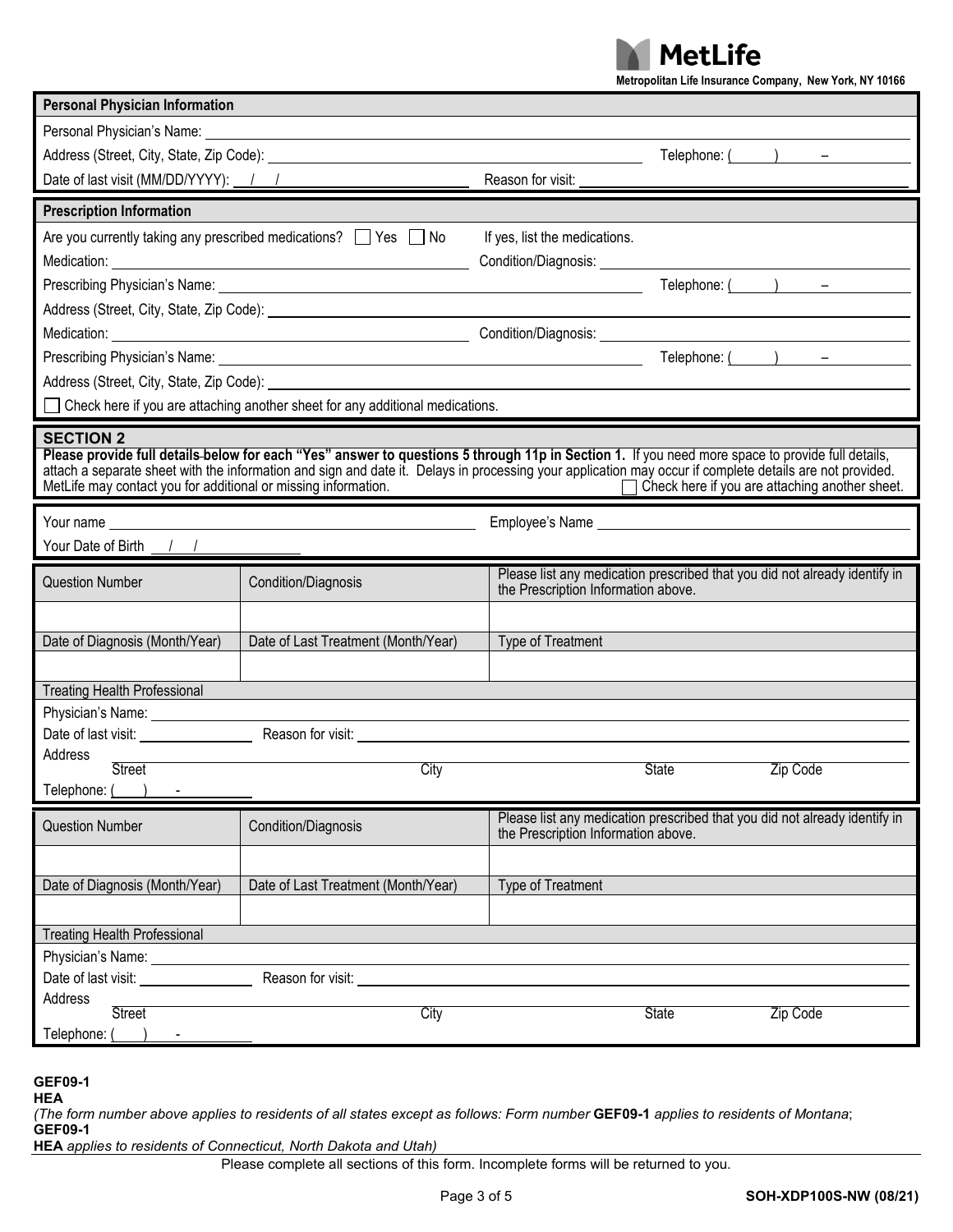

**Metropolitan Life Insurance Company, New York, NY 10166**

| <b>Question Number</b>                   | Condition/Diagnosis                 | Please list any medication prescribed that you did not already identify in<br>the Prescription Information above. |  |  |
|------------------------------------------|-------------------------------------|-------------------------------------------------------------------------------------------------------------------|--|--|
|                                          |                                     |                                                                                                                   |  |  |
| Date of Diagnosis (Month/Year)           | Date of Last Treatment (Month/Year) | Type of Treatment                                                                                                 |  |  |
|                                          |                                     |                                                                                                                   |  |  |
| <b>Treating Health Professional</b>      |                                     |                                                                                                                   |  |  |
| Physician's Name:                        |                                     |                                                                                                                   |  |  |
| Date of last visit:<br>Reason for visit: |                                     |                                                                                                                   |  |  |
| Address                                  |                                     |                                                                                                                   |  |  |
| <b>Street</b>                            | City                                | <b>State</b><br>Zip Code                                                                                          |  |  |
| Telephone: (                             |                                     |                                                                                                                   |  |  |
| <b>GEF09-1</b>                           |                                     |                                                                                                                   |  |  |

### **HEA**

*(The form number above applies to residents of all states except as follows: Form number* **GEF09-1** *applies to residents of Montana*; **GEF09-1**

**HEA** *applies to residents of Connecticut, North Dakota and Utah)*

### **FRAUD WARNINGS**

Before signing this Statement of Health form, please read the warning for the state where you reside and for the state where the contract under which you<br>are applying for coverage was issued.

are applying for coverage was issued. **Alabama, Arkansas, District of Columbia, Louisiana, Massachusetts, New Mexico, Ohio, Rhode Island and West Virginia**: Any person who knowingly presents a false or fraudulent claim for payment of a loss or benefit or knowingly presents false information in an application for insurance is guilty of a crime and may be subject to fines and confinement in prison.

**Colorado**: It is unlawful to knowingly provide false, incomplete or misleading facts or information to an insurance company for the purpose of defrauding or attempting to defraud the company. Penalties may include imprisonment, fines, denial of insurance and civil damages. Any insurance company or agent of an insurance company who knowingly provides false, incomplete, or misleading facts or information to a policyholder or claimant for the purpose of

defrauding or attempting to defraud the policyholder or claimant with regard to a settlement or award payable from insurance proceeds shall be reported to the Colorado Division of Insurance within the Department of Regulatory Agencies to the extent required by applicable law.

**Florida**: Any person who knowingly and with intent to injure, defraud or deceive any insurance company files a statement of claim or an application containing any false, incomplete or misleading information is guilty of a felony of the third degree.

**Kansas and Oregon**: Any person who knowingly presents a materially false statement in an application for insurance may be guilty of a criminal offense and may be subject to penalties under state law.

**Kentucky**: Any person who knowingly and with intent to defraud any insurance company or other person files an application for insurance containing any materially false information or conceals, for the purpose of misleading, information concerning any fact material thereto commits a fraudulent insurance act,

which is a crime.<br>Maine, Tennessee and Washington: It is a crime to knowingly provide false, incomplete or misleading information to an insurance company for **the purpose of defrauding the company. Penalties may include imprisonment, fines or a denial of insurance benefits.**

**Maryland**: Any person who knowingly or willfully presents a false or fraudulent claim for payment of a loss or benefit or who knowingly or willfully presents false information in an application for insurance is guilty of a crime and may be subject to fines and confinement in prison.

**New Jersey**: Any person who files an application containing any false or misleading information is subject to criminal and civil penalties.

**New York (only applies to Accident and Health Insurance): Any person who knowingly and with intent to defraud any insurance company or other person files an application for insurance or statement of claim containing any materially false information, or conceals for the purpose of misleading, information concerning any fact material thereto, commits a fraudulent insurance act, which is a crime, and shall also be subject to a civil penalty not to exceed five thousand dollars and the stated value of the claim for each such violation.**

**Oklahoma:** WARNING: Any person who knowingly, and with intent to injure, defraud or deceive any insurer, makes any claim for the proceeds of an insurance policy containing any false, incomplete or misleading information is guilty of a felony.

**Puerto Rico:** Any person who knowingly and with the intention to defraud includes false information in an application for insurance or files, assists or abets in the filing of a fraudulent claim to obtain payment of a loss or other benefit, or files more than one claim for the same loss or damage, commits a felony and if found guilty shall be punished for each violation with a fine of no less than five thousand dollars (\$5,000), not to exceed ten thousand dollars (\$10,000); or imprisoned for a fixed term of three (3) years, or both. If aggravating circumstances exist, the fixed jail term may be increased to a maximum of five (5) years; and if mitigating circumstances are present, the jail term may be reduced to a minimum of two (2) years.

**Vermont:** Any person who knowingly presents a false statement in an application for insurance may be guilty of a criminal offense and subject to penalties under state law.

**Virginia:** Any person who, with the intent to defraud or knowing that he is facilitating a fraud against an insurer, submits an application of files a claim containing a false or deceptive statement may have violated the state law.

**Pennsylvania and all other states:** Any person who knowingly and with intent to defraud any insurance company or other person files an application for insurance or statement of claim containing any materially false information, or conceals for the purpose of misleading, information concerning any fact material thereto commits a fraudulent insurance act, which is a crime and subjects such person to criminal and civil penalties.

### **GEF09-1**

**FW**

*(The form number above applies to residents of all states except as follows: Form number* **GEF09-1** *applies to residents of Montana*; **GEF09-1**

**FW** *applies to residents of Connecticut, North Dakota and Utah)*

Please complete all sections of this form. Incomplete forms will be returned to you.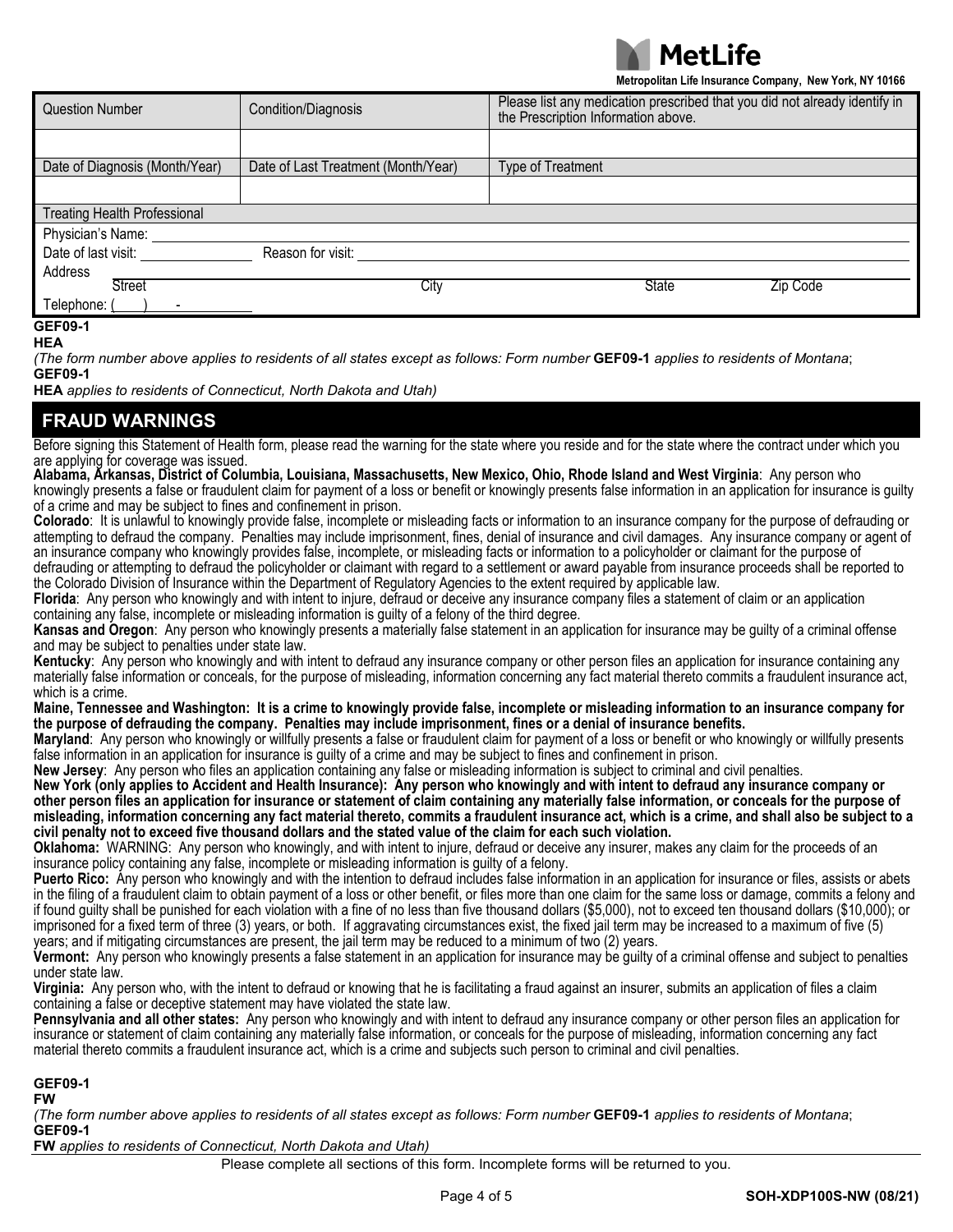

# **DECLARATIONS AND SIGNATURES**

By signing below, I acknowledge:

- 1. I have read this Statement of Health form and declare that all information I have given, including any health information, is true and complete to the best of my knowledge and belief. I understand that this information will be used by MetLife to determine insurability.
- 2. I have read the applicable Fraud Warning(s) provided in this Statement of Health form.



Signature of Proposed Insured **Proposed Insured** Print Name **Prince Signed COSE** Date Signed (MM/DD/YYYY)

If a child proposed for insurance is age 18 or over, the child must sign this Statement of Health. If the child is under age 18, a Personal Representative for the child must sign, **and indicate the legal relationship between the Personal Representative and the proposed insured**. A Personal Representative for the child is a person who has the right to control the child's health care, usually a parent, legal guardian, or a person appointed by a court.



| Signature of Personal Representative    | <b>Print Name</b> | Date Signed (MM/DD/YYYY) |
|-----------------------------------------|-------------------|--------------------------|
| Relationship of Personal Representative |                   |                          |